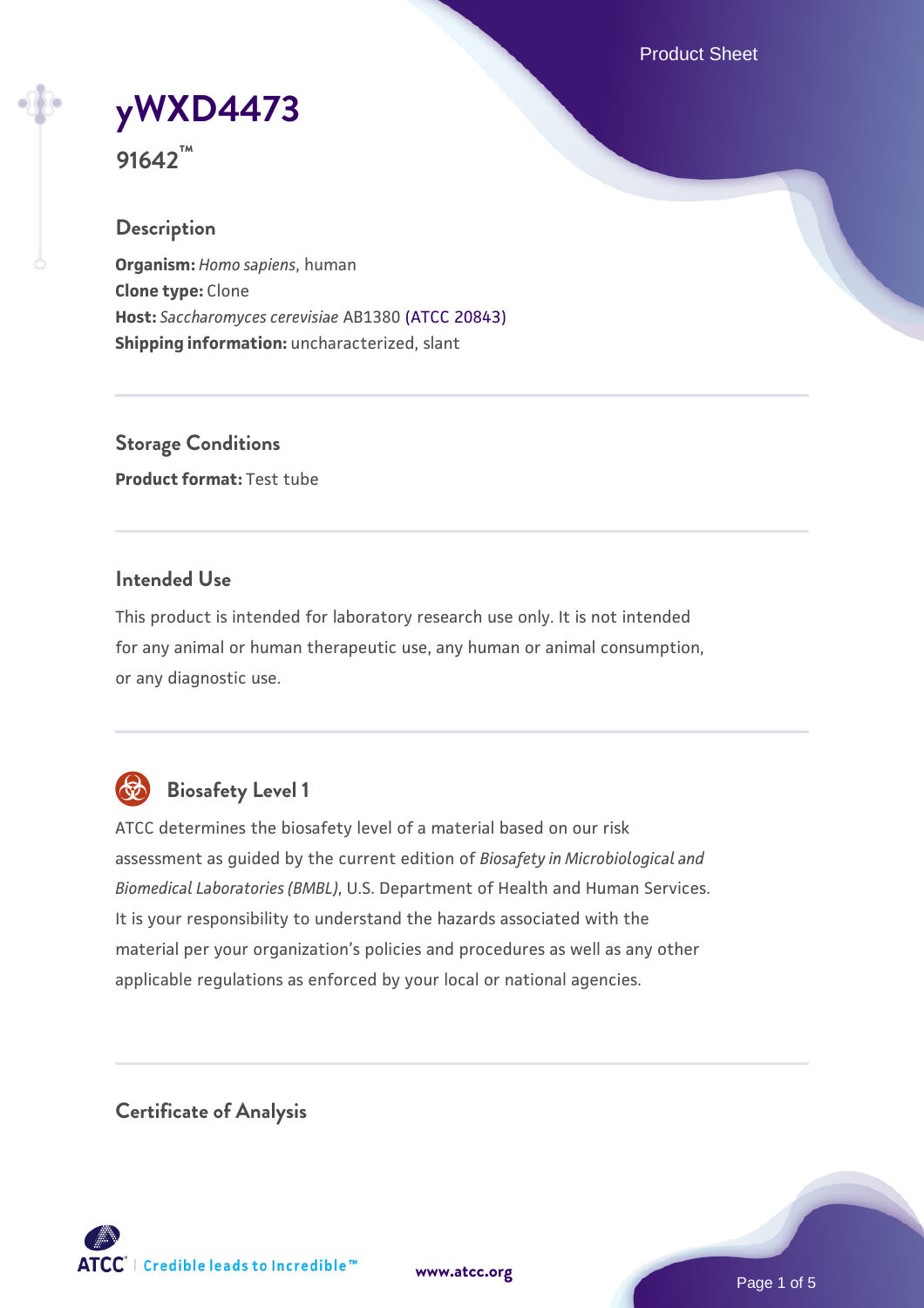## **[yWXD4473](https://www.atcc.org/products/91642)** Product Sheet **91642**

For batch-specific test results, refer to the applicable certificate of analysis that can be found at www.atcc.org.

## **Insert Information**

**Type of DNA:** genomic **Genome:** Homo sapiens **Chromosome:** X X pter-q27.3 **Gene name:** DNA Segment, single copy **Gene product:** DNA Segment, single copy [DXS3446] **Gene symbol:** DXS3446 **Contains complete coding sequence:** Unknown **Insert end:** EcoRI

#### **Vector Information**

**Construct size (kb):** 250.0 **Intact vector size:** 11.454 **Vector name:** pYAC4 **Type of vector:** YAC **Host range:** *Saccharomyces cerevisiae*; *Escherichia coli* **Vector information:** other: telomere, 3548-4235 other: telomere, 6012-6699 Cross references: DNA Seq. Acc.: U01086 **Cloning sites:** EcoRI **Markers:** SUP4; HIS3; ampR; URA3; TRP1 **Replicon:** pMB1, 7186-7186; ARS1, 9632-10376

# **Growth Conditions**

**Medium:** 



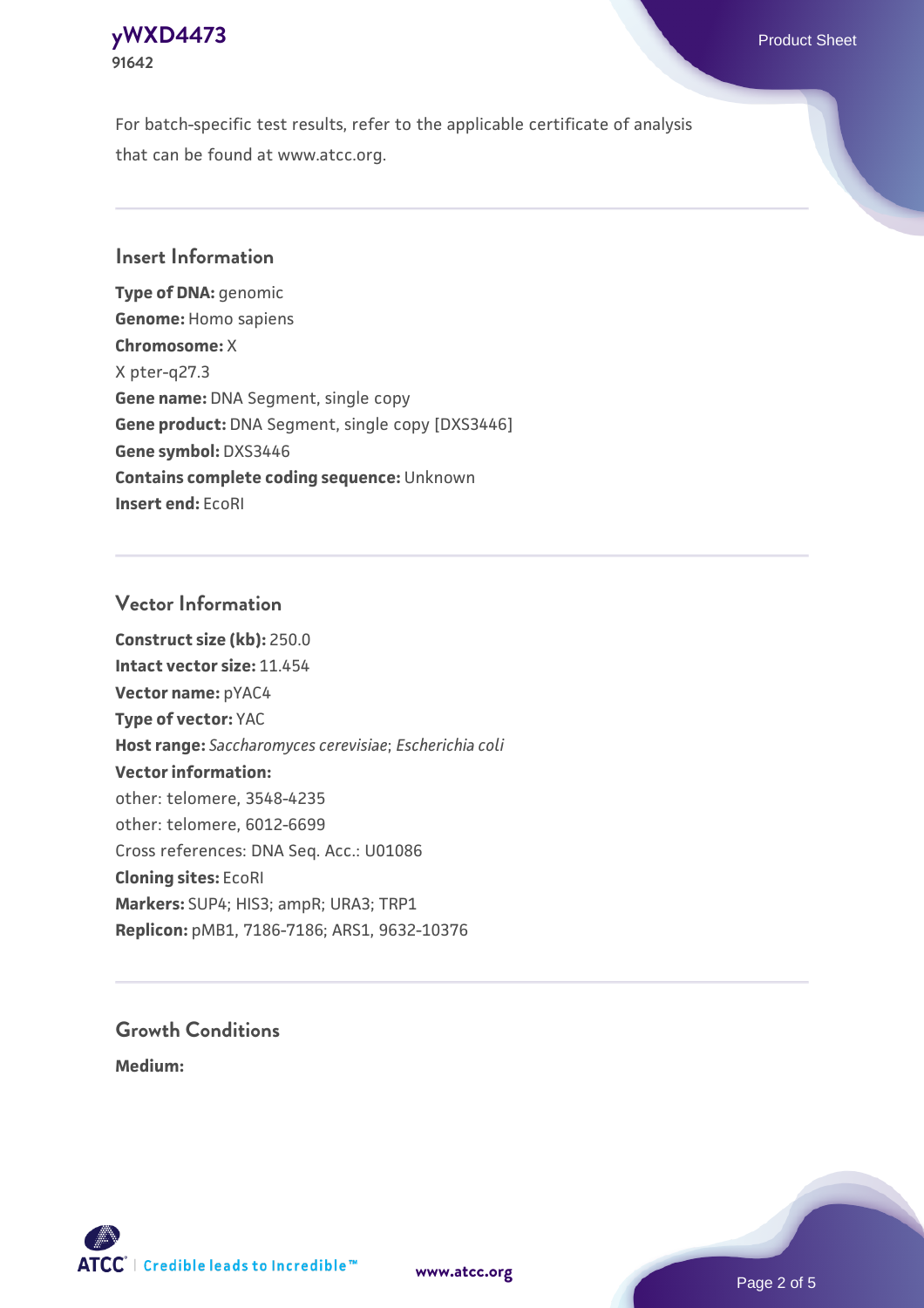#### **[yWXD4473](https://www.atcc.org/products/91642)** Product Sheet **91642**

[ATCC Medium 1245: YEPD](https://www.atcc.org/-/media/product-assets/documents/microbial-media-formulations/1/2/4/5/atcc-medium-1245.pdf?rev=705ca55d1b6f490a808a965d5c072196) **Temperature:** 30°C

#### **Notes**

More information may be available from ATCC (http://www.atcc.org or 703- 365-2620).

## **Material Citation**

If use of this material results in a scientific publication, please cite the material in the following manner: yWXD4473 (ATCC 91642)

## **References**

References and other information relating to this material are available at www.atcc.org.

## **Warranty**

The product is provided 'AS IS' and the viability of ATCC® products is warranted for 30 days from the date of shipment, provided that the customer has stored and handled the product according to the information included on the product information sheet, website, and Certificate of Analysis. For living cultures, ATCC lists the media formulation and reagents that have been found to be effective for the product. While other unspecified media and reagents may also produce satisfactory results, a change in the ATCC and/or depositor-recommended protocols may affect the recovery, growth, and/or function of the product. If an alternative medium formulation or reagent is used, the ATCC warranty for viability is no longer



**[www.atcc.org](http://www.atcc.org)**

Page 3 of 5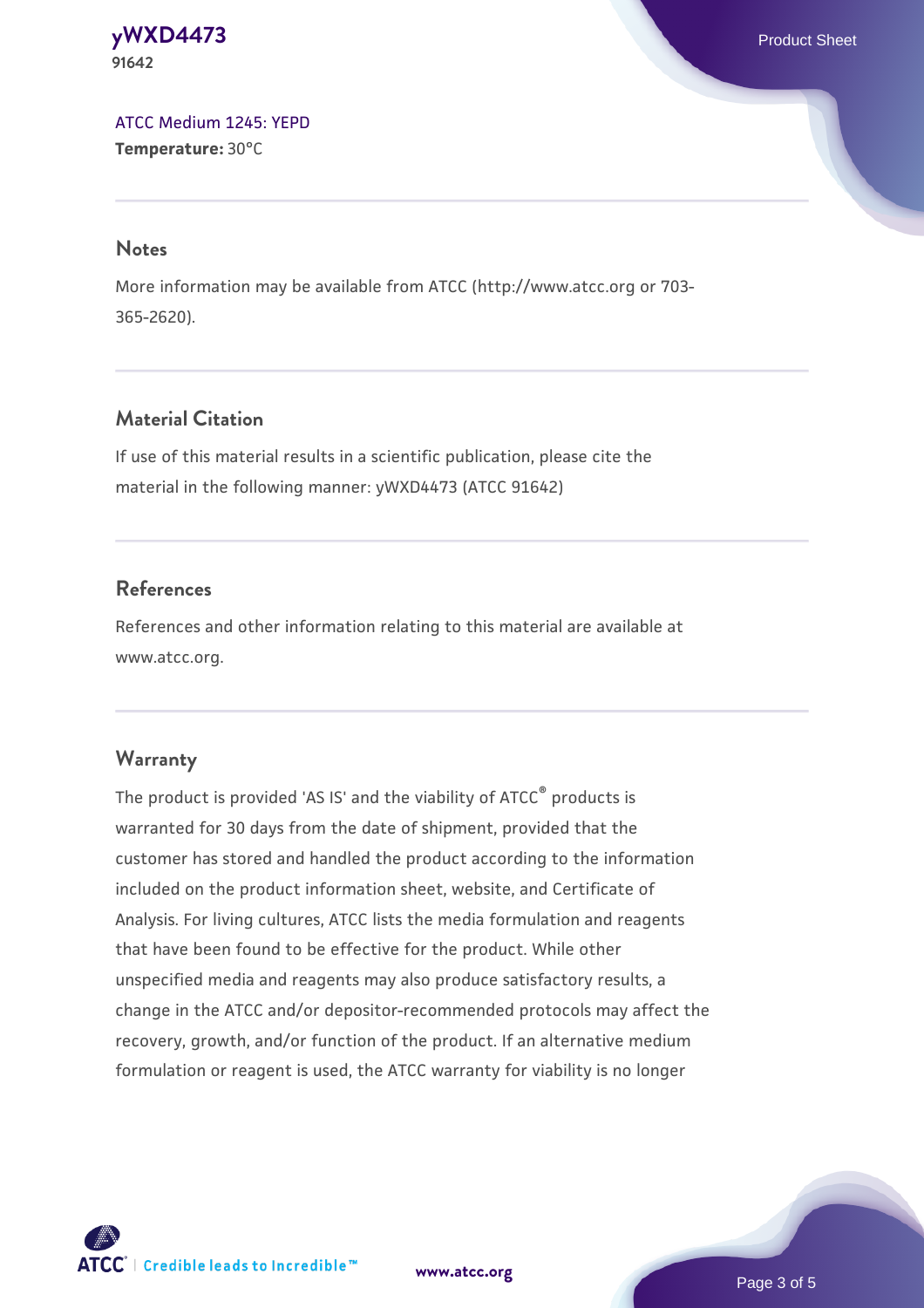**91642**

valid. Except as expressly set forth herein, no other warranties of any kind are provided, express or implied, including, but not limited to, any implied warranties of merchantability, fitness for a particular purpose, manufacture according to cGMP standards, typicality, safety, accuracy, and/or noninfringement.

#### **Disclaimers**

This product is intended for laboratory research use only. It is not intended for any animal or human therapeutic use, any human or animal consumption, or any diagnostic use. Any proposed commercial use is prohibited without a license from ATCC.

While ATCC uses reasonable efforts to include accurate and up-to-date information on this product sheet, ATCC makes no warranties or representations as to its accuracy. Citations from scientific literature and patents are provided for informational purposes only. ATCC does not warrant that such information has been confirmed to be accurate or complete and the customer bears the sole responsibility of confirming the accuracy and completeness of any such information.

This product is sent on the condition that the customer is responsible for and assumes all risk and responsibility in connection with the receipt, handling, storage, disposal, and use of the ATCC product including without limitation taking all appropriate safety and handling precautions to minimize health or environmental risk. As a condition of receiving the material, the customer agrees that any activity undertaken with the ATCC product and any progeny or modifications will be conducted in compliance with all applicable laws, regulations, and guidelines. This product is provided 'AS IS' with no representations or warranties whatsoever except as expressly set forth herein and in no event shall ATCC, its parents, subsidiaries, directors, officers, agents, employees, assigns, successors, and affiliates be liable for indirect, special, incidental, or consequential damages of any kind in connection with or arising out of the customer's use of the product. While reasonable effort is made to ensure authenticity and reliability of materials on deposit, ATCC is not liable for damages arising from the misidentification or



**[www.atcc.org](http://www.atcc.org)**

Page 4 of 5